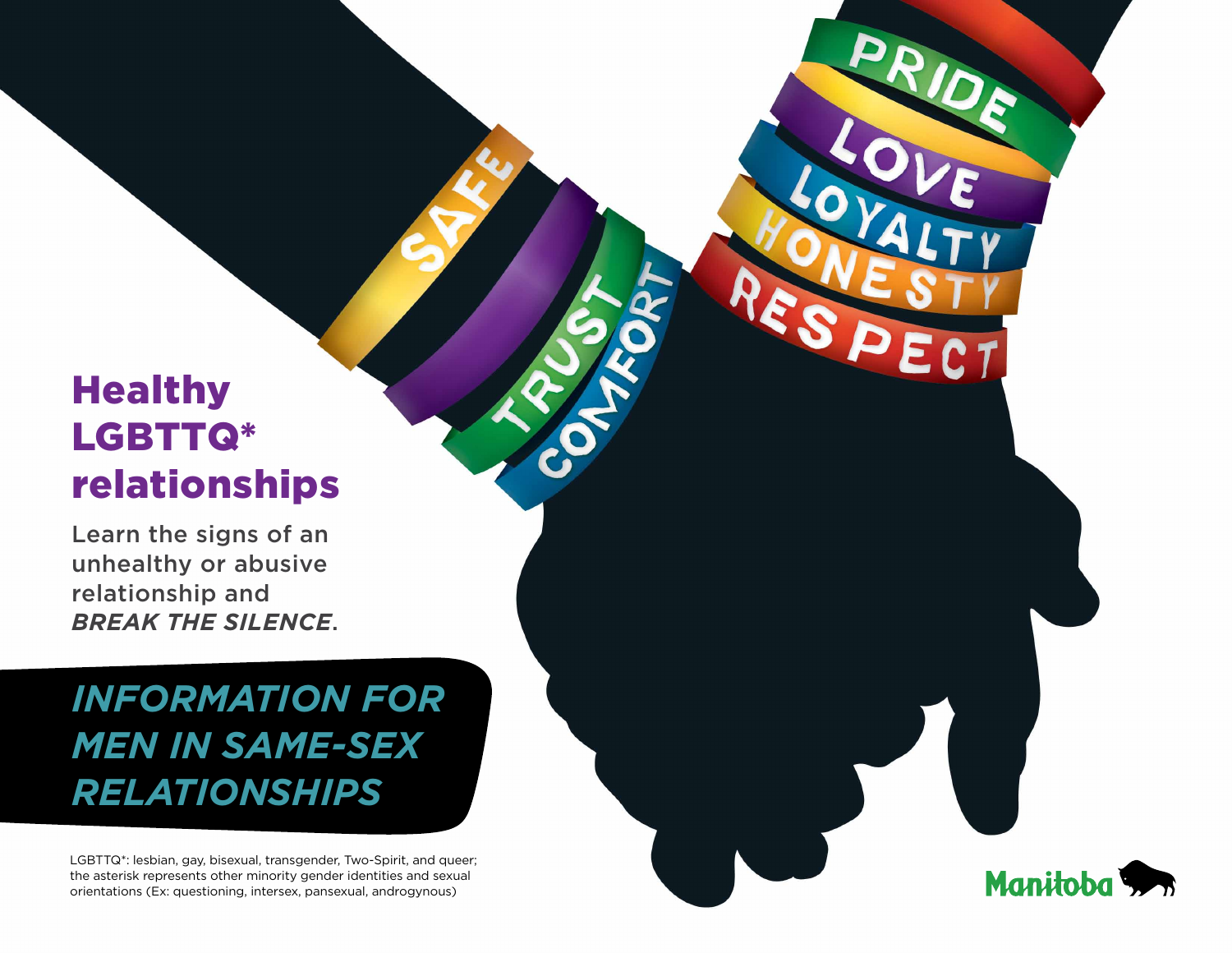**Signs of a <b>HEALTHY** *Same-Sex Relationship*

- feeling comfortable communicating and listening to one another
- negotiating and trying to find common ground during disagreements
- respecting each other's identity, including culture, race, age, class, spiritual beliefs, sexual orientation, gender identity, immigration status, appearance, ability and health status (including HIV status)
- being out, or discussing and respecting each others' decisions about coming out
- valuing each other and treating one another respectfully
- staying connected with family and friends; not feeling threatened by each other's relationships; spending some time alone, and seeing this as being healthy
- talking about finances; making financial decisions together
- respecting boundaries about physical affection and sex; not pressuring a partner to do anything they don't want to do
- not using physical violence; speaking calmly and respectfully

People in abusive relationships often feel ashamed, depressed and worthless. Experiences of homophobia can add to these feelings. Low self-esteem and a lack of confidence make it more difficult to seek help.

Also, men in abusive, same-sex relationships may fear homophobic responses from those who could help them. For both men being abused and those who are abusive, this can affect how safe and comfortable they feel seeking help.

Unhealthy relationships may gradually become worse, and eventually abusive. If your same-sex relationship seems unhealthy, consider getting help from a counsellor, friend, family member, workshop or book.

**Signs of an UNHEALTHY** 

*Same-Sex Relationship*

other's views

If you know someone experiencing abuse and would like tips on how to talk to them, go to: **manitoba.ca/stoptheviolence/know\_someone**

### **Signs of an ABUSIVE** *Same-Sex Relationship*

• feeling uncomfortable being open; not caring about a partner's feelings and opinions • not discussing problems or listening to each • not valuing aspects of a partner's identity • feeling stressed and disagreeing often because of differences in how out partners are • behaving inconsiderately toward one another • spending nearly all of your time together, and little time with friends/family or alone • not communicating about finances; resenting how money is being spent • embarrassment communicating about sex; sometimes going along with things • raising voices toward one another sometimes or making insensitive comments (but neither partner fears the other) • feeling afraid to be open with a partner; feeling afraid that a partner may use insults or become violent • feeling afraid that disagreements will lead to anger and abuse • insulting a partner's identity; threatening to deport them; threatening to disclose health conditions; not allowing a partner to get medical care; threatening to infect a partner with HIV (if a partner is HIV positive) • threatening to out a partner to family, friends, co-workers, cultural community or spiritual community • treating a partner disrespectfully (Ex: name calling, insults) • behaving jealously or possessively (Ex: not allowing a partner to spend time alone or with family/friends; telling a partner where they can go; checking on them all the time) • controlling the finances completely; taking a partner's money • forcing a partner to have sex, or to do things they don't want to do • yelling or screaming at a partner; using or threatening physical violence: (Ex: kicking, hitting, slapping, shoving, scratching or biting); hurting, or threatening to hurt people or animals a partner cares about; threatening to take the children or turn them against a partner; destroying a partner's belongings Relationship abuse happens in all segments of LGBTTQ\* communities. It affects people of all ages, cultures, income levels, spiritualities, professions, abilities and regions of the province.